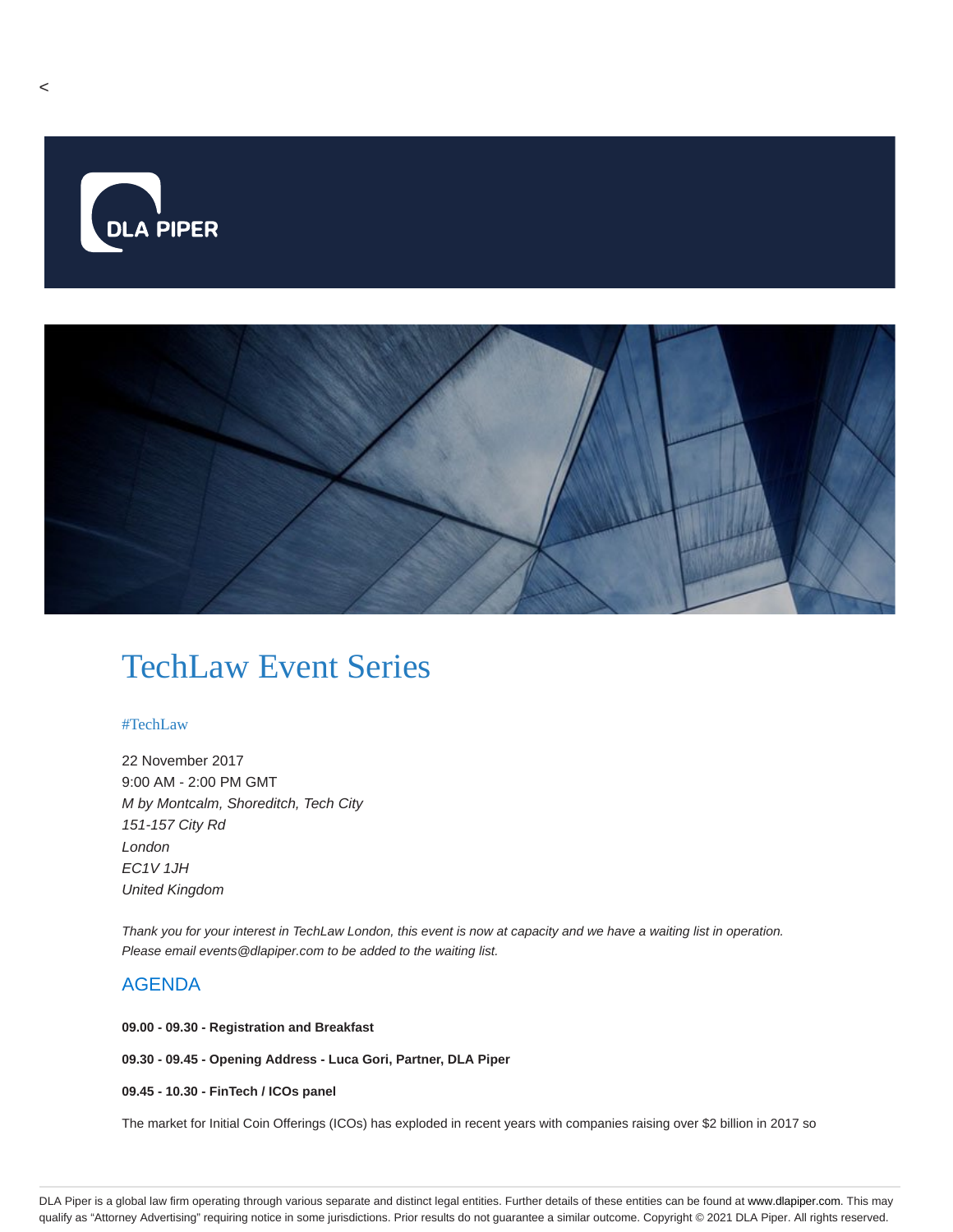far. While this has created a great deal of excitement in the Fintech community are there dangers behind this new source of corporate financing? This discussion will address such questions as: was the Chinese government correct to ban ICOs wholesale or should there be a different regulatory approach? Are ICOs effectively a Ponzi scheme? If start-ups are to use ICOs how should they be best structured? What additional uses are there for the tokens issued during ICOs?

#### **Speakers**

Martin Bartlam, Partner, DLA Piper (Moderator) Daniel W. Bull, Investment Manager, Columbia Lake Partners Paul Toon, CEO & Founder, Elevate / iyield Jonny Fry, CEO, TeamBlockchain Fabian Vogelsteller, DApp lead, Ethereum Foundation

# **10.30 - 11.15 - GDPR panel**

The General Data Protection Regulation (GDPR) imposes significant new burdens on businesses both in terms of compliance, reporting and penalties and for many organisations will require a significant transformation of the governance and controls for personal data collection and use. There is a lot to do before GDPR rules apply from 25 May 2018. This discussion examines what businesses are doing to ready themselves for its implementation and what compliance programmes are being developed.

#### **Speakers**

Ross McKean, Partner, DLA Piper (Moderator) Victoria Halliday, Head of Labour Law, BAE Systems plc Simon Persoff, Legal Counsel to UBS AG's GDPR programme Charlotte Bunn, Solicitor & Executive Officer to Tata Steel Europe Director Legal and GDPR programme legal lead

#### **11.15 - 11.45 - Refreshments**

#### **11. 45 - 12.30 - AI panel**

A discussion of how automation and various forms of artificial intelligence are transforming products and services. Whilst systematisation, robotics, machine learning and neural networks have the potential to deliver smarter, faster, cheaper and more personalised products and services than ever before, these technologies will lead to new challenges, new risks and widespread disruption. Data security, the potential to significantly impact the labour market, and liability for and ownership of intelligent machines are problems already impacting upon contracts. The panel will discuss the current state of the art, and how to address these challenges.

#### **Speakers**

Gareth Stokes, Partner, DLA Piper (Moderator) Matthew Lavy, Barrister, 4 Pump Court Damian Knowles, Associate Partner, Lead Client Service Executive, IBM Cognitive Process Services Shamus Rae, Partner and Head of Innovation & Investments, KPMG

#### **12.30 - 13.15 - Cybersecurity panel**

Cybersecurity has in recent years become a key area of concern in boardrooms around the globe. Recent major incidences have impacted companies in sectors as diverse as shipping, law and advertising. This discussion will look at how companies should best defend themselves against cybercrime and prepare to recover from attacks. The panel will examine recent crises and the lessons that can be drawn from them and discuss the most significant challenges that businesses face in the field of cybersecurity. Finally they will explore whether the current UK legislative framework sufficient to deal with the threat of cybercrime or if more regulation is required?

#### **Speakers**

Andrew Dyson, Partner, DLA Piper (Moderator) Jeroen Herlaar, Regional Director, Mandiant James McGachie, Legal Director, DLA Piper